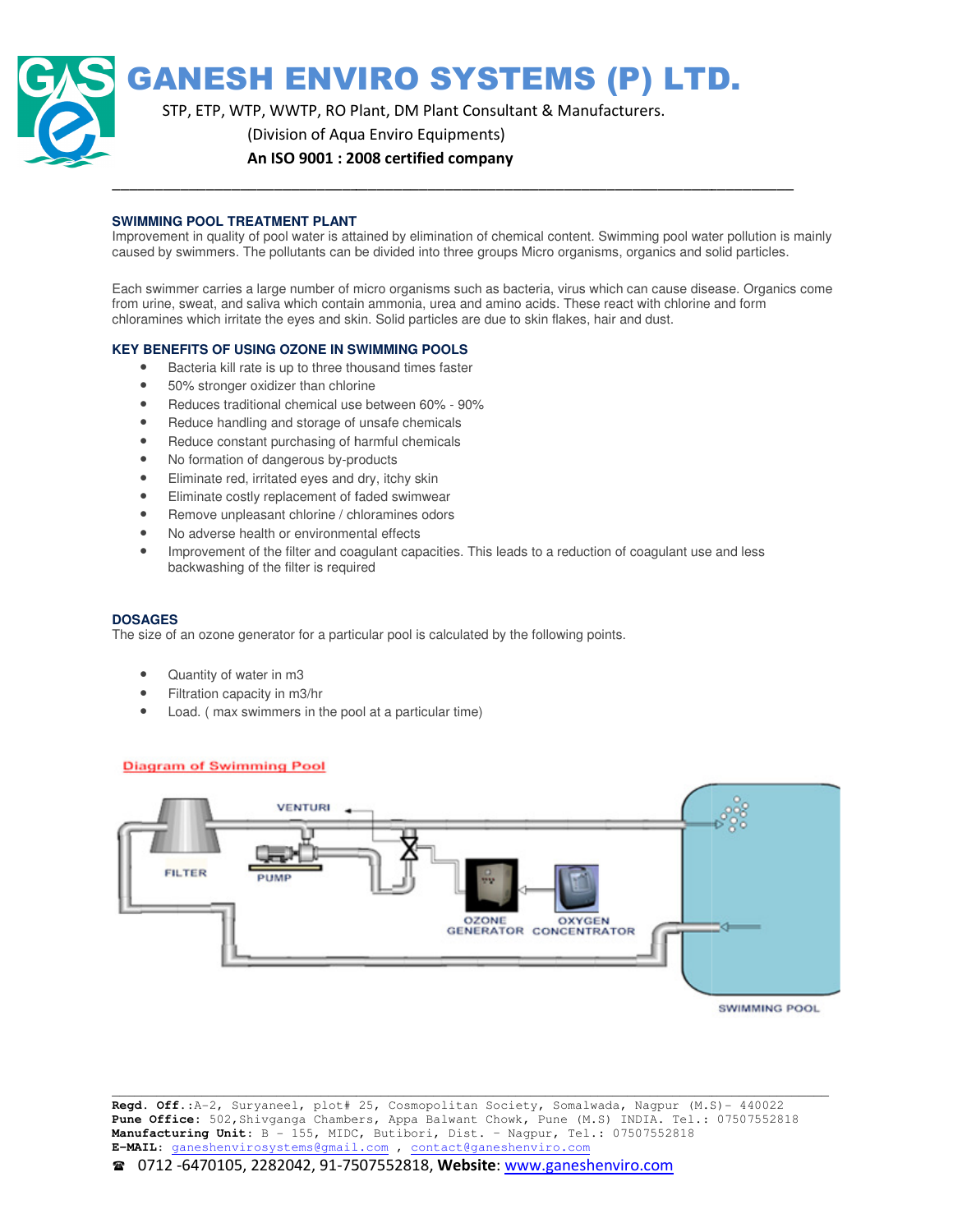

# GANESH ENVIRO SYSTEMS (P) LTD.

\_\_\_\_\_\_\_\_\_\_\_\_\_\_\_\_\_\_\_\_\_\_\_\_\_\_\_\_\_\_\_\_\_\_\_\_\_\_\_\_\_\_\_\_\_\_\_\_\_\_\_\_\_\_\_\_\_\_\_\_\_\_\_\_\_\_\_\_\_\_\_\_\_\_\_\_\_\_\_\_

STP, ETP, WTP, WWTP, RO Plant, DM Plant Consultant & Manufacturers.

(Division of Aqua Enviro Equipments)

# An ISO 9001 : 2008 certified company

### **ADVANTAGES OF SWIMMING POOL OZONATION**

- Internationally most accepted for swimming pool application
- Latest & time tested technology in US & Europe
- More effectively destroys Bacteria, Viruses, Fungi, and Algae & Spores
- 1.33 times more powerful than chlorine
- 3,100 times faster than chlorine
- Ozone has a micro-flocculation property
- O3 destroys organism such as phenols, pesticides, herbicides & PCBs Ozone has a micro-flocculation property<br>O3 destroys organism such as phenols, pesticides, herbicides &<br>Oxidizes inorganic such as cyanides, sulphides & nitrites<br>Oxidizes soluble ions & manganese<br>Removes Colours<br>Removes Col
- Oxidizes inorganic such as cyanides, sulphides & nitrites
- Oxidizes soluble ions & manganese
- Removes Colours
- Removes Odors
- Reduces Turbidity
- Reduces TDS
- Operates bet. pH 6 to 9
- No eye irritation
- No skin blackening
- No harmful Disinfectant Byproducts (DBPs)
- If ozonated water swollen not dangerous
- Environmentally friendly Gas
- Waste (Backwash) water does not require any treatment

# **NON OZONATED POOL**

# **OZONATED POOL**

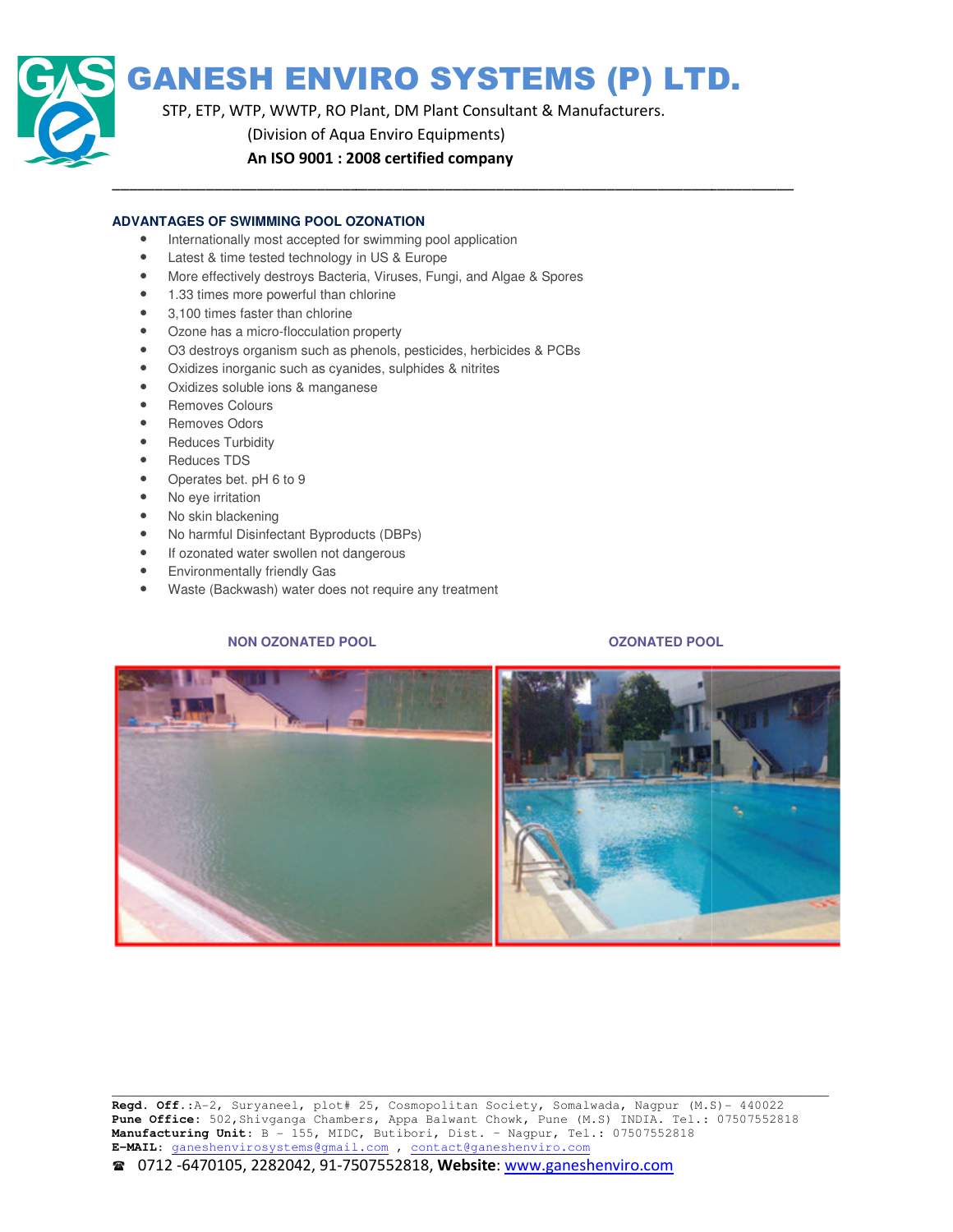

STP, ETP, WTP, WWTP, RO Plant, DM Plant Consultant & Manufacturers. (Division of Aqua Enviro Equipments) An ISO 9001 : 2008 certified company

\_\_\_\_\_\_\_\_\_\_\_\_\_\_\_\_\_\_\_\_\_\_\_\_\_\_\_\_\_\_\_\_\_\_\_\_\_\_\_\_\_\_\_\_\_\_\_\_\_\_\_\_\_\_\_\_\_\_\_\_\_\_\_\_\_\_\_\_\_\_\_\_\_\_\_\_\_\_\_\_

# **OZONATION V/S. CHLORINATION TREATMENT**

# **CHLORINATION**

- 100 year old & outdated Technique
- Chlorine chemical reaction dependent on pH & Temp. of water
- Chlorine is lesser faster than ozone
- Chlorine leaves harmful byproducts in the water
- Chemical water treatment leaves longterm Chemical effects on environment
- Chlorine has less oxidant power
- Chlorine cannot give practical safe doses
- Chlorine chemical require storage facility
- Chlorine leaves chlorinated smell and taste to water
- Chlorine dissolved in water will irritate skin, nose or ears & leaves chemical film on skin e chemical require storage facility<br>
e leaves chlorinated smell and tas<br>
c<br>
e dissolved in water will irritate<br>
se or ears & leaves chemical film<br>
e has oxidational potential in wat<br>
of chlorine on bacteria, viruses is<br>
te
- Chlorine has oxidational potential in water is 1.36
- Effects of chlorine on bacteria, viruses is moderate
- Chlorine is not environment friendly
- Chlorine is good colour removal
- Carcinogen formation is likely
- Organics oxidation is moderate
- Chlorine has not micro flocculation property
- Half life of chlorine in water is  $2 3$  hrs
- Chlorine cannot remove lead metal
- Operational cost of using chlorine is moderate

# **OZONATION**

- Ozone has been known for more than one hundred years
- Ozone disinfection qualities are not dependent on pH, nor does the addition of ozone effect pH of water
- Ozone is over 3000 times faster to purify water
- Ozone leaves no harmful by products in the water. Ozone quickly reverts back to oxygen if unused Ozone has been known for more<br>than one hundred years<br>Ozone disinfection qualities are not<br>dependent on pH, nor does the<br>addition of ozone effect pH of wate<br>Ozone is over 3000 times faster to<br>purify water<br>Ozone leaves no ha
- Ozone leaves no long term effects on environment
- Ozone oxidation reaction takes place several thousand times fa than chlorine
- Ozone in appropriate doses can treat all water borne pathogens
- Ozone is generated on site and does not require storage
- Ozone leaves no unpleasant chemical taste or smell
- Ozone dissolved in water will not irritate skin, nose or ears, nor dry out or leave a chemical film on skin Ozone in appropriate doses can<br>treat all water borne pathogens<br>Ozone is generated on site and does<br>not require storage<br>Ozone leaves no unpleasant<br>chemical taste or smell<br>Ozone dissolved in water will not<br>irritate skin, nos
- Ozone has oxidational potential in water is 2.07
- Effect of ozone on bacteria, viruses is excellent dry out or leave a cl<br>skin<br>Ozone has oxidation<br>water is 2.07<br>Effect of ozone on l<br>is excellent<br>Ozone is excellent c<br>Carcinogen formation<br>Organics oxidation<br>Ozone is a good mi
- Ozone is environment friendly
- Ozone is excellent colour removal
- Carcinogen formation is unlikely
- Organics oxidation is high
- Ozone is a good micro flocculation agent

\_\_\_\_\_\_\_\_\_\_\_\_\_\_\_\_\_\_\_\_\_\_\_\_\_\_\_\_\_\_\_\_\_\_\_\_\_\_\_\_\_\_\_\_\_\_\_\_\_\_\_\_\_\_\_\_\_\_\_\_\_\_\_\_\_\_\_\_\_\_\_\_\_\_\_\_\_\_\_\_\_\_\_\_\_\_\_\_\_\_\_\_\_\_\_\_

\_\_\_\_\_\_\_\_\_\_\_\_\_\_\_\_\_\_\_\_\_\_\_\_\_\_\_\_\_\_\_\_\_\_\_\_\_\_\_\_\_\_\_\_\_\_\_\_\_\_\_\_\_\_\_\_\_\_\_\_\_\_\_\_\_\_\_\_\_\_\_

**Regd. Off.**:A-2, Suryaneel, plot# 25, Cosmopolitan Society, Somalwada, Nagpur (M.S)- 440022 Pune Office: 502, Shivganga Chambers, Appa Balwant Chowk, Pune (M.S) INDIA. Tel.: 07507552818 **Manufacturing Unit**: B - 155, MIDC, MIDC, Butibori, Dist. – Nagpur, Tel.: 07507552818 **E-MAIL**: ganeshenvirosystems@gmail.com ganeshenvirosystems@gmail.com , contact@ganeshenviro.com